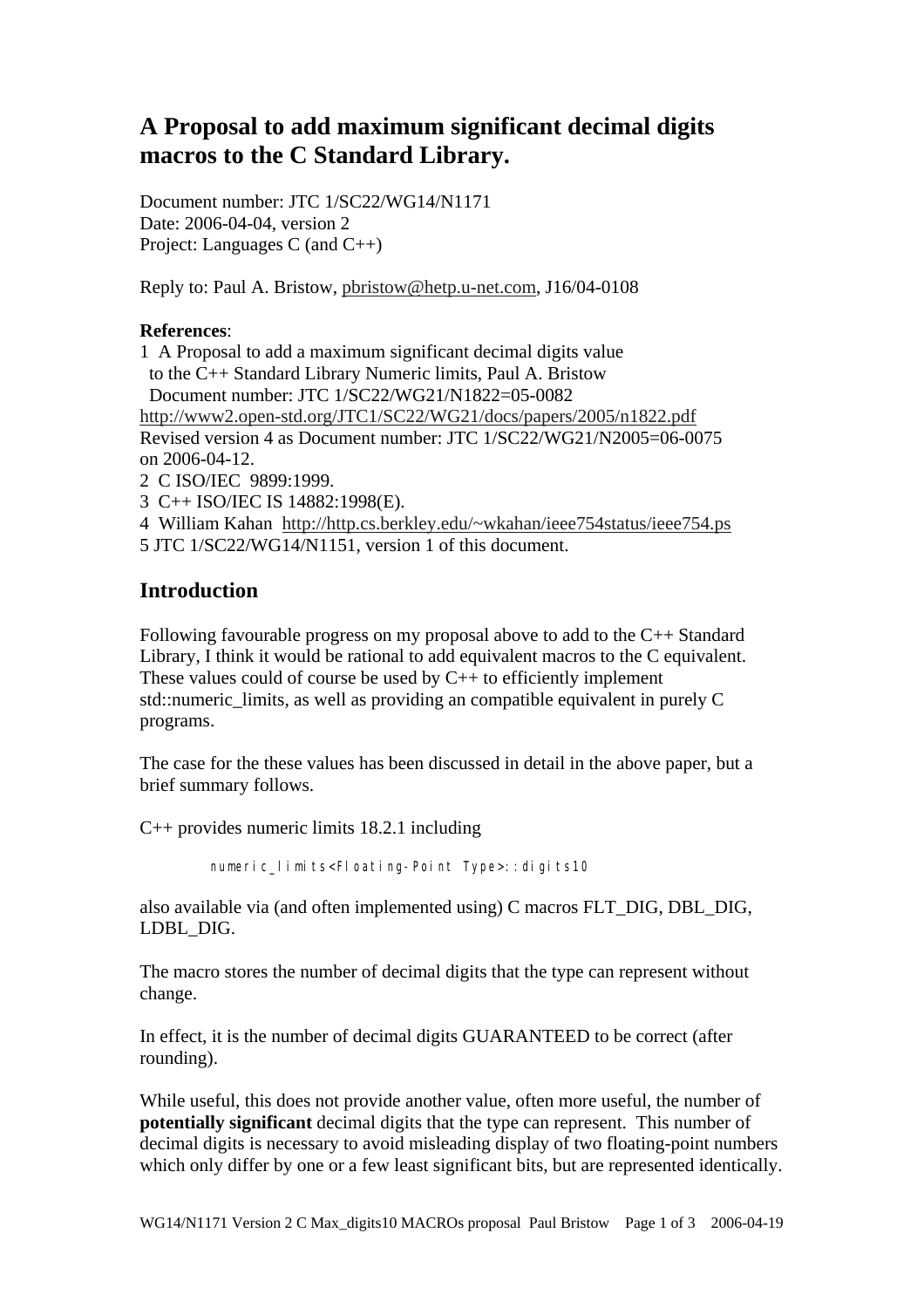It is also essential to use this number of decimal digits if it required to convert and save a binary floating point value as a decimal digit string and then restore to get **exactly** the same internal binary floating point value. For example, this is necessary to use Boost.Serialization. (This assumes, of course, compatible or identical internal representations – a separate issue).

For example, if using IEEE 754/IEC559 32-bit floating-point float values, and FLT\_MANT\_DIG is 6,

a number declared as

float  $f = 3.145900F$ ;

might be displayed using the precision(FLT DIG == 6) as

"3.14590"

But the successor, nextafterf(3.145900F, 1.), a single bit different, and so definitely not equal, will also display as "3.14590", so log files may display a most misleading, and unhelpful, output like:

"3.14590" != "3.14590"

Whereas if the proposed FLT\_MAXDIG10 whose value is 9 is used, the output

"3.14590001" != "3.14590025"

that is much less confusing, especially to the majority of readers whose understanding of the limitations of floating-point accuracy is incomplete.

C99 already has

DECIMAL\_DIG defined as ceil(1+precision\*log10(radix)).

However the precision is the **maximum** precision provided by the implementation, usually long double.

This proposal is to provide **separate macros for all precisions supported by the implementation**. This is useful is to avoid outputting low precision types with many uninformative decimal digits – a significant inefficiency and a confusing nuisance to readers.

```
For base 2 systems, values for these macros are usually conveniently derived from the 
number of significand (mantissa) binary digits, significand digits defined by
      FLT_MANT_DIG, DBL_MANT_DIG or LDBL_MANT_DIG 
using the formula 
     max\_di gits10 = 2 + significand_digits * 301/1000 // if 16-bit integers
else
     max_digits10 = 2 + \sin \theta fi cand_digits * 30103UL/100000UL
```
For example, for systems with 32-bit integers:

#define FLT\_MAXDIG10 (2+(FLT\_MANT\_DIG \* 30103UL)/100000UL) #define DBL\_MAXDIG10 (2+ (DBL\_MANT\_DIG \* 30103UL)/100000UL)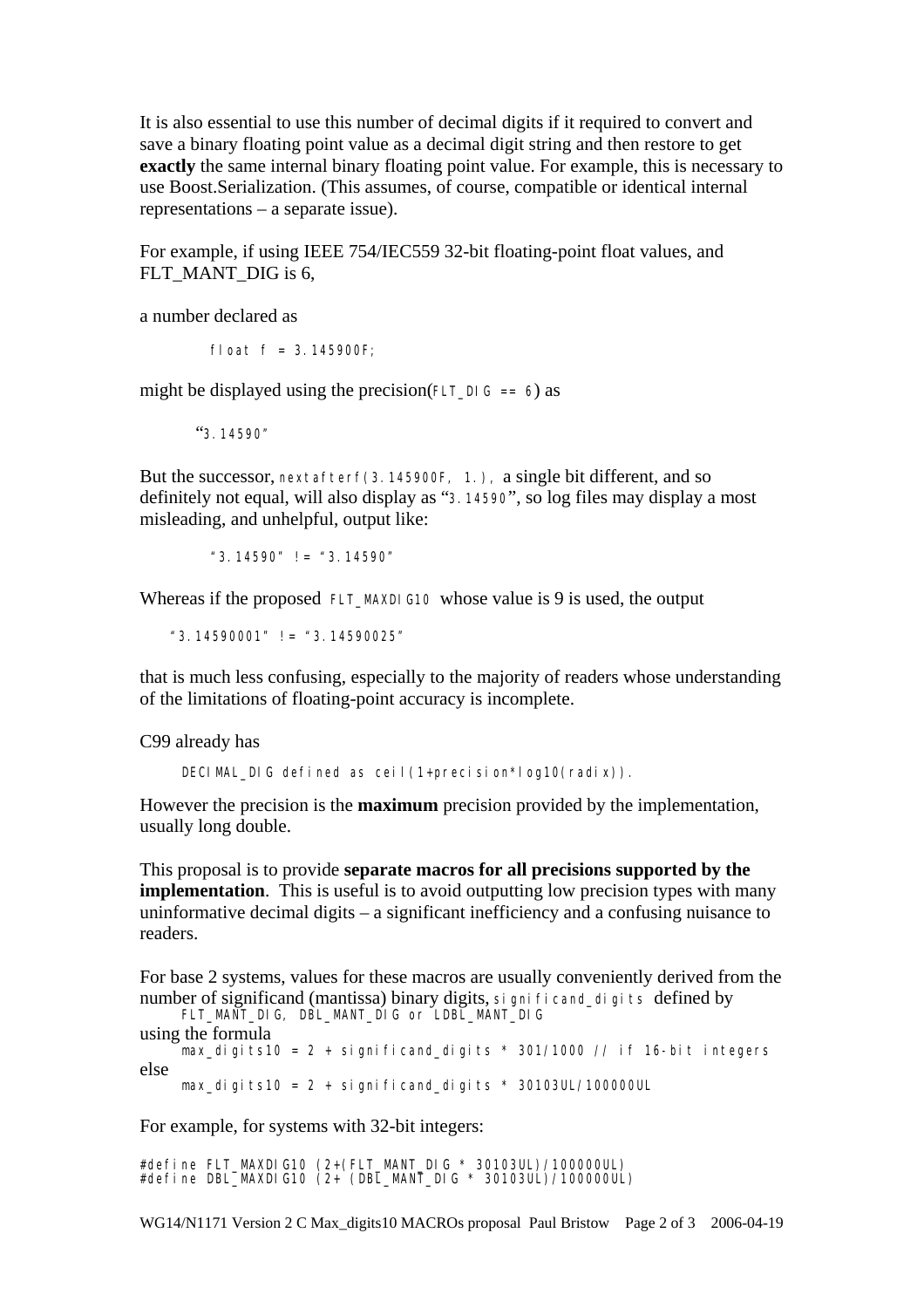#define LDBL\_MAXDIG10 (2+ (LDBL\_MANT\_DIG \* 30103UL)/100000UL)

which yield the following values on typical implementations:

32-bit IEEE 754 float FLT\_DIG 6, FLT\_MAXDIG10 9 64-bit IEEE 754 double DBL\_DIG 15, DBL\_MAXDIG10 17 80-bit IEEE 754 long double LDBL\_DIG 19, LDBL\_MAXDIG10 21

For 16-bit integer systems:

if DBLMANT\_DIG is 53 (for IEEE 64-bit doubles) then  $53 * 301 = 15953$ , but larger and more accurate approximations, like 3010/10000 or 30103/100000, would overflow 16-bit integers.

For 32-bit integer systems:

the more accurate ratio 30103UL/100000UL is preferred to give the correct values for well beyond 256 significand bits.

Significand bit values where .3 and .30103 produce different values: 103, 113, 123, 133, 143, 153, 163, 173, 183, 193, 196, 203, 206, 213, 216, 223, 226, 233, 236, 243, 246, 253, 256, 263, 266, 273, 276, 283, 286, 293, 296, 299, ...

showing that using 301/1000 would give an incorrect result for these significand bits but 30103UL/100000UL will be correct. Using UL further reduces the risk of overflow.

For user defined floating-point types, usually to implement very high precision not available in hardware, similar (but of course non-standard) macros can be defined.

#### **Acknowledgements**

Expert comments by Fred J. Tydeman.